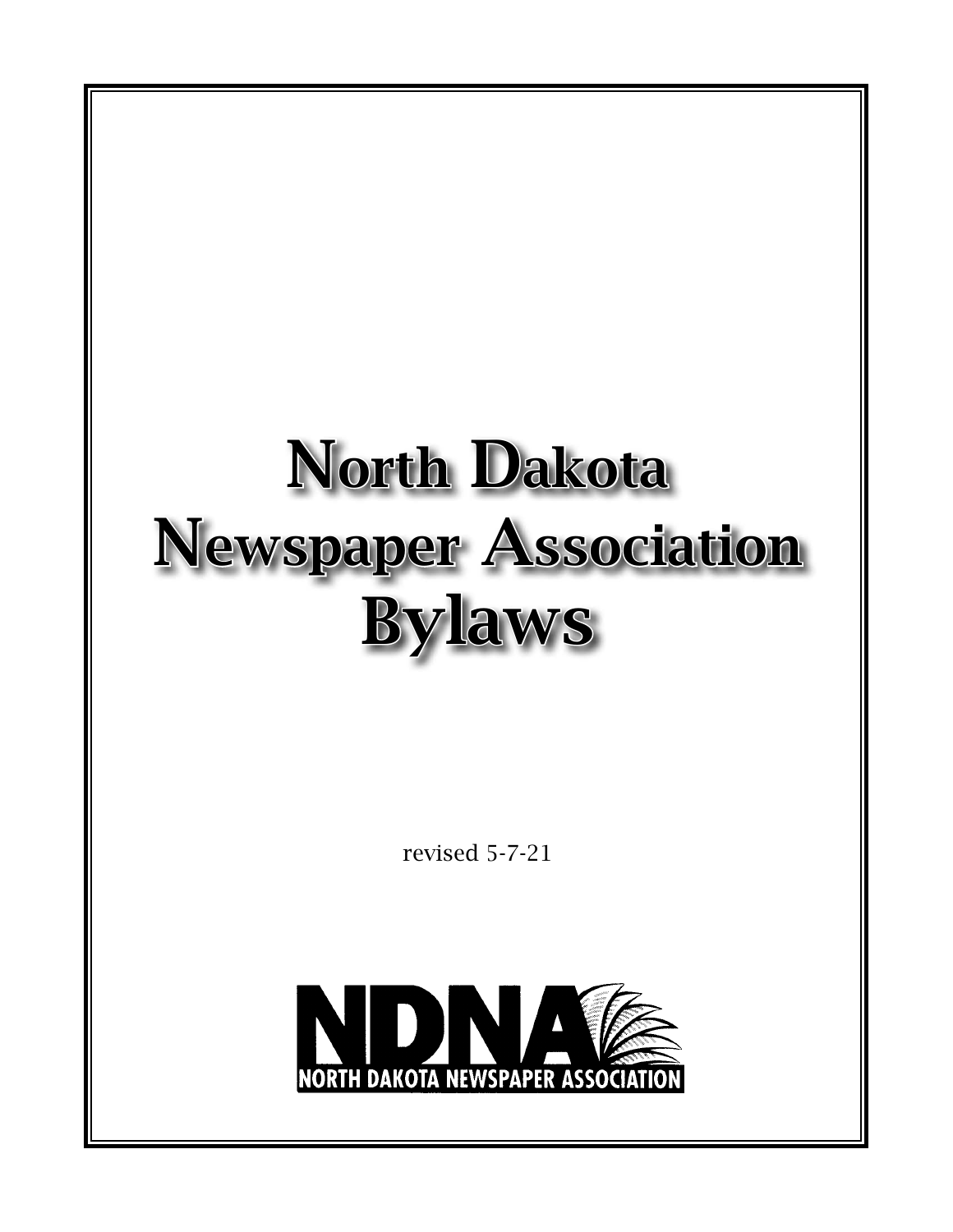# ARTICLE I - TITLE AND FUNCTIONS

- Section 1: The name of this corporation shall be North Dakota Newspaper Association.
- Section 2: The functions of the association shall include the following:

A: To promote and advance the standards of newspaper publication in North Dakota.

B: To develop and promote advertising techniques and services.

C: To promote legislation and speak for newspaper publishers and their employees in regard to legislative action affecting the publishing industry in this state.

D: To promote and protect the economic and general welfare of newspapers in North Dakota.

E: To provide preliminary legal advice to publishers on newspaper issues.

F: To provide programs and other services for the continued education of members and the gathering and dissemination of news, effective use of advertising, and efficient business practices.

G: To provide advertising sales, placement and services to member newspapers.

Section 3: The purposes of the organization shall be to conduct general business on behalf of North Dakota newspapers.

#### ARTICLE II - MEMBERSHIP

- Section 1: Members of the association shall be divided into two classes: Active Members and Associate Members.
- Section 2: Active members in this association shall be: (1) newspapers of general interest; (2) published in North Dakota at least weekly; (3) qualified under North Dakota law to do legal printing and (4) established for at least one year as a newspaper with a majority of its circulation paid. Application for membership must be accompanied by the payment of dues one year in advance, all of which shall be returned if the application is not approved by the Board of Directors.

Membership shall be vested in the newspaper. When the publisher, or other authorized staff executives, shall, because of a change in ownership, or other reason, no longer continue to represent a member newspaper, such termination shall automatically terminate any elective or appointive office or positions that individual may have in the association.

- Section 3: Any person not qualified for active membership in the association may become an associate member by approval of the Board of Directors. Associate members shall have the privilege of the floor but shall not be permitted to vote.
- Section 4: Past Presidents of this association shall be entitled to a voting membership in the association.
- Section 5: This association may, by two-thirds vote of all members present at a regular annual business meeting, suspend or cancel any membership for violation of any of the rules or policies of this association or for conduct unbecoming thereto.
- Section 6: Each member newspaper must send the Association free of charge five copies of its newspaper within 48 hours of publication.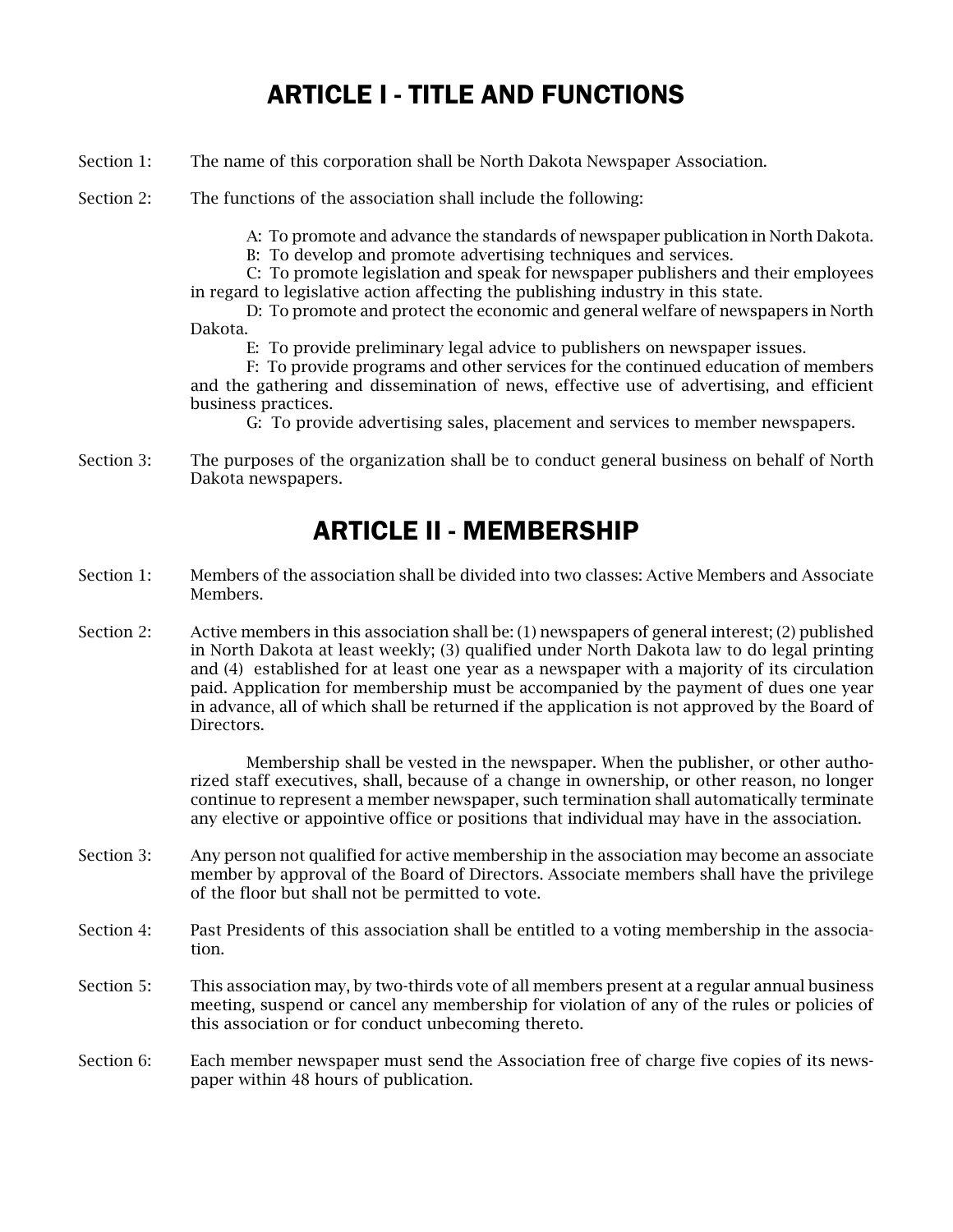# ARTICLE III - DUES

Section 1: The Board of Directors, subject to the approval of a majority of the membership voting at the annual meeting, shall fix the annual dues to be paid by members of each membership class.

## ARTICLE IV- OFFICERS AND DIRECTORS

- Section 1: The officers of the association shall be a president, a first vice president, a second vice president, and immediate past president.
- Section 2: No person shall be eligible to hold office in the association who is not an active member, or the employee of an active member, in good standing.
- Section 3: The terms of the president, first vice president, and second vice president shall be one year commencing at the adjournment of the annual meeting of their election by the membership. The immediate past president shall serve in that capacity for a period of one year from the termination of his or her office as president.
- Section 4: The Board of Directors shall consist of the immediate past president, the president, the first vice president, the second vice president, and a minimum of two directors and a maximum of four directors elected by the membership. No newspaper ownership entity shall have more than two members on the Board of Directors at the same time. Directors shall be elected at the annual meeting and shall serve two year terms. No director shall serve for more than two (2) consecutive two year terms.

*(Section 4 revised – from one to two members from same entity on Board at the same time. Vote at annual meeting 5/4/07 was 29 in favor, 13 opposed). (Section 4 revised 11-2-12 on a 6-0 vote of the board to say "minimum of two directors and maximum of four directors elected by the membership" instead of "four active members elected by the membership.")*

*(Sections 1, 2, and 4 revised 10-10-13 by a vote of the board to remove references to third vice president.)*

## ARTICLE V - DUTIES OF OFFICERS

- Section 1: The President shall be chairperson of the Board of Directors and the annual meeting, and an ex officio member of all committees including the committee on nominations. He or she shall perform the usual duties of a president and such other duties as prescribed by the Board of Directors.
- Section 2: In the absence of the president, the vice presidents, in order of rank, shall assume the duties of the president. They shall also assume such other duties as are assigned to them by the Board of Directors. In the event of a vacancy occurring in the office of the president, the first vice president shall serve until the adjournment of the next annual meeting or until his or her successor is elected. In the event of a vacancy occurring in the office of the first vice president, the second vice president shall serve until adjournment of the annual meeting or until his or her successor is elected.

*(Sections 2 revised 10-10-13 by a vote of the board to remove references to third vice president.)*

## ARTICLE VI - BOARD OF DIRECTORS

- Section 1: Meetings of the Board of Directors shall be held at least four (4) times annually at the call of the chair.
- Section 2: Meetings of the Board of Directors may be called by the President on five (5) days' notice to each director either personally or by mail or telephone, and shall be called by the President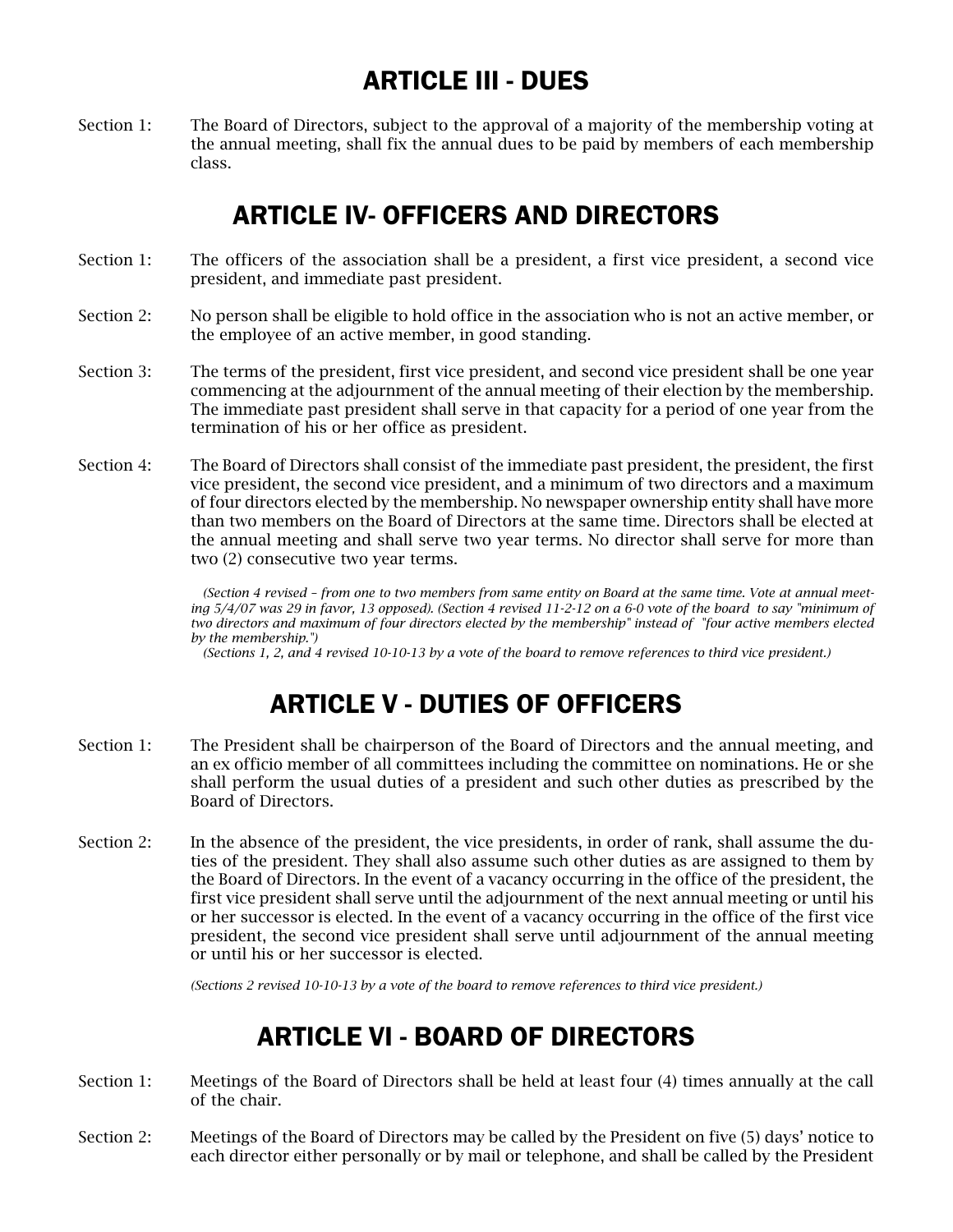in like manner and on like notice on the written request of five (5) members of the board. Meetings shall be held at such time and place as may be specified in the notice thereof, and need not be held within the State of North Dakota.

- Section 3: The Board of Directors shall transact the general business of association between annual meetings, establish administrative policies governing the affairs of the association and devise and execute measures for the association's growth and development. The board shall provide and maintain headquarters space for the association and such office space as the activities of the association and the work of its officers and employees may require. It shall provide for the proper care of materials, equipment and funds of the association and provide for the payment of legitimate expenses thereof and may borrow money as it deems necessary. It shall act upon applications for membership, and it may at its discretion appoint an executive secretary, secretary, and treasurer and define the duties and fix the compensation of same. It shall have the power to fill any vacancies on the Board of Directors except vacancies occurring in the office of the president or one of the vice presidents. It shall decide upon the date and place for the annual meeting. It may appoint subcommittees among its membership to perform such duties as it deems appropriate.
- Section 4: No director shall miss more than two quarterly meetings per year. By action of the board of directors, the office may be declared vacant after two meetings are missed. *(adopted 9/21/05).*
- Section 5: An action required or permitted to be taken at a board meeting by the directors, such as a vote, may be taken by an authenticated means of electronic communications available to all board members and that indicates the individual board members participation by identification. *(adopted 5/7/21).*

## ARTICLE VII - ELECTIONS

- Section 1: All elections shall be by secret ballot, except when there is no contest. Only one (1) representative of any member newspaper shall have the right to vote. Group-owned newspapers shall designate one person to represent it in any voting situation except meetings of the board of directors, and that representative shall have the same number of votes as there are newspapers in the group. A majority of votes cast is necessary for election. (adopted 1/23/2013).
- Section 2: In addition to the nominations made by the nominations committee, other nominations may be made from the floor.

#### ARTICLE VIII - MEETINGS

- Section 1: The association shall hold an annual meeting or convention at the time and place designated by the Board of Directors.
- Section 2: A quorum for the transaction of the business of the association shall be fifteen (15) percent of the active members. For quorum purposes, representatives of group-owned newspapers shall be considered as individual members and not representatives of the total newspapers in the group. (adopted 1/23/2013).
- Section 3: Robert's Rules of Order shall be followed in all meetings of the association. No member shall speak longer than ten (10) minutes on one subject without permission of the chair. A two-thirds vote of the members shall be required to overrule a ruling of the chair.
- Section 4: Proxy voting shall be allowed at any NDNA meeting. Proxies must be in writing and submitted to the NDNA president, or whomever shall be presiding at the meeting at which the proxies will be used, prior to the start of that meeting. Proxies may only be given to and exercised by persons otherwise eligible to vote at NDNA meetings. Proxies may be general grants of voting authority, or may specify particular issues and particular votes thereon. Proxies may be for a specific date or for a specific time period, but may not extend beyond eleven months